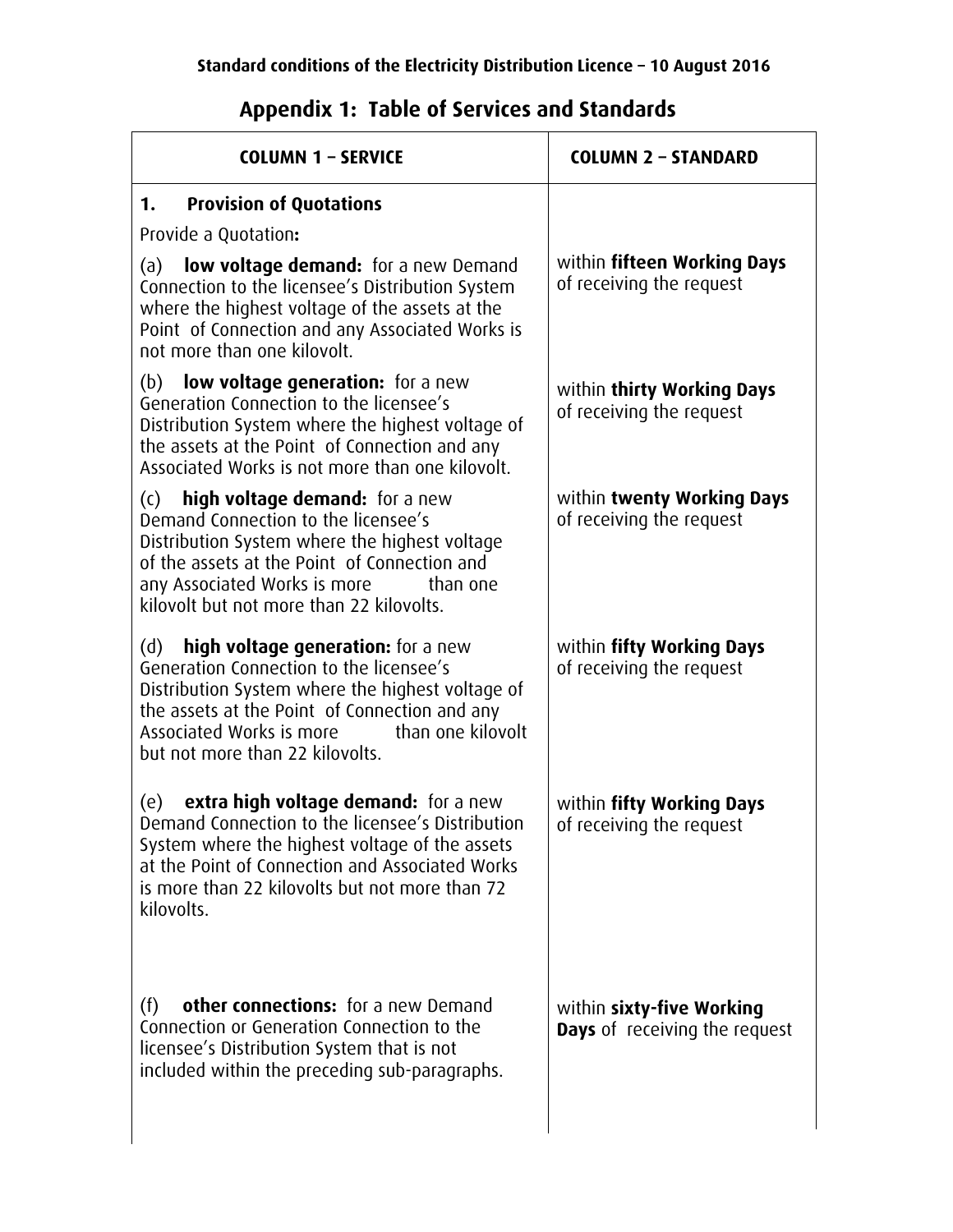| <b>COLUMN 1 - SERVICE</b>                                                                                                                                                                                                                                                                                                                                                                                                                                                                                                                                                                                                                                                                                                                                   | <b>COLUMN 2 - STANDARD</b>                                                                                                                                                                                                                    |
|-------------------------------------------------------------------------------------------------------------------------------------------------------------------------------------------------------------------------------------------------------------------------------------------------------------------------------------------------------------------------------------------------------------------------------------------------------------------------------------------------------------------------------------------------------------------------------------------------------------------------------------------------------------------------------------------------------------------------------------------------------------|-----------------------------------------------------------------------------------------------------------------------------------------------------------------------------------------------------------------------------------------------|
| Information and design submissions<br>2.<br>Point of Connection information: provide<br>(a)<br>the technical information necessary to enable the<br>applicant to identify the proposed location and<br>characteristics of the Point of Connection of the<br>Premises to the licensee's Distribution System,<br>where the highest voltage of the assets at that<br>point and any Associated Works is more than 22<br>kilovolts but not more than 72 kilovolts.                                                                                                                                                                                                                                                                                               | within thirty Working Days<br>of receiving the request                                                                                                                                                                                        |
| design submissions for low voltage and<br>(b)<br>high voltage connections: in response to a<br>design submitted by the applicant for the<br>licensee's approval, outlining a new proposal for<br>connecting Premises to the licensee's Distribution<br>System, provide a written approval of the<br>proposed design, or a written rejection stating<br>reasons for rejection.<br>(c) design submissions for extra high<br>voltage and other connections: in response to<br>a design submitted by the applicant for the<br>licensee's approval, outlining a new proposal for<br>connecting Premises to the licensee's<br>Distribution System, provide a written approval<br>of the proposed design, or a written rejection<br>stating reasons for rejection. | within ten Working Days of<br>receiving the proposed design<br>(unless any part of it would<br>require or directly affect the<br>use of extra high voltage<br>assets)<br>within twenty Working Days<br>receiving the<br>0f<br>proposed design |
| <b>Final Works and Phased Energisation</b><br>3.                                                                                                                                                                                                                                                                                                                                                                                                                                                                                                                                                                                                                                                                                                            |                                                                                                                                                                                                                                               |
| Subject to all conditions precedent being met:<br>low voltage connections: complete the<br>(a)<br>Final Works for a low voltage connection.                                                                                                                                                                                                                                                                                                                                                                                                                                                                                                                                                                                                                 | within ten Working Days of<br>receiving the request or on a<br>later date that has been<br>requested by the applicant and<br>agreed by the licensee                                                                                           |
| high voltage connections: complete the<br>(b)<br>Final Works for a high voltage connection.                                                                                                                                                                                                                                                                                                                                                                                                                                                                                                                                                                                                                                                                 |                                                                                                                                                                                                                                               |
| extra high voltage connections: inform<br>(C)<br>the applicant of the date by which it is proposed<br>to complete the Final Works for an extra high<br>voltage                                                                                                                                                                                                                                                                                                                                                                                                                                                                                                                                                                                              | within twenty Working Days<br>of receiving the request or on a<br>later date that has been<br>requested by the applicant and<br>agreed by the                                                                                                 |